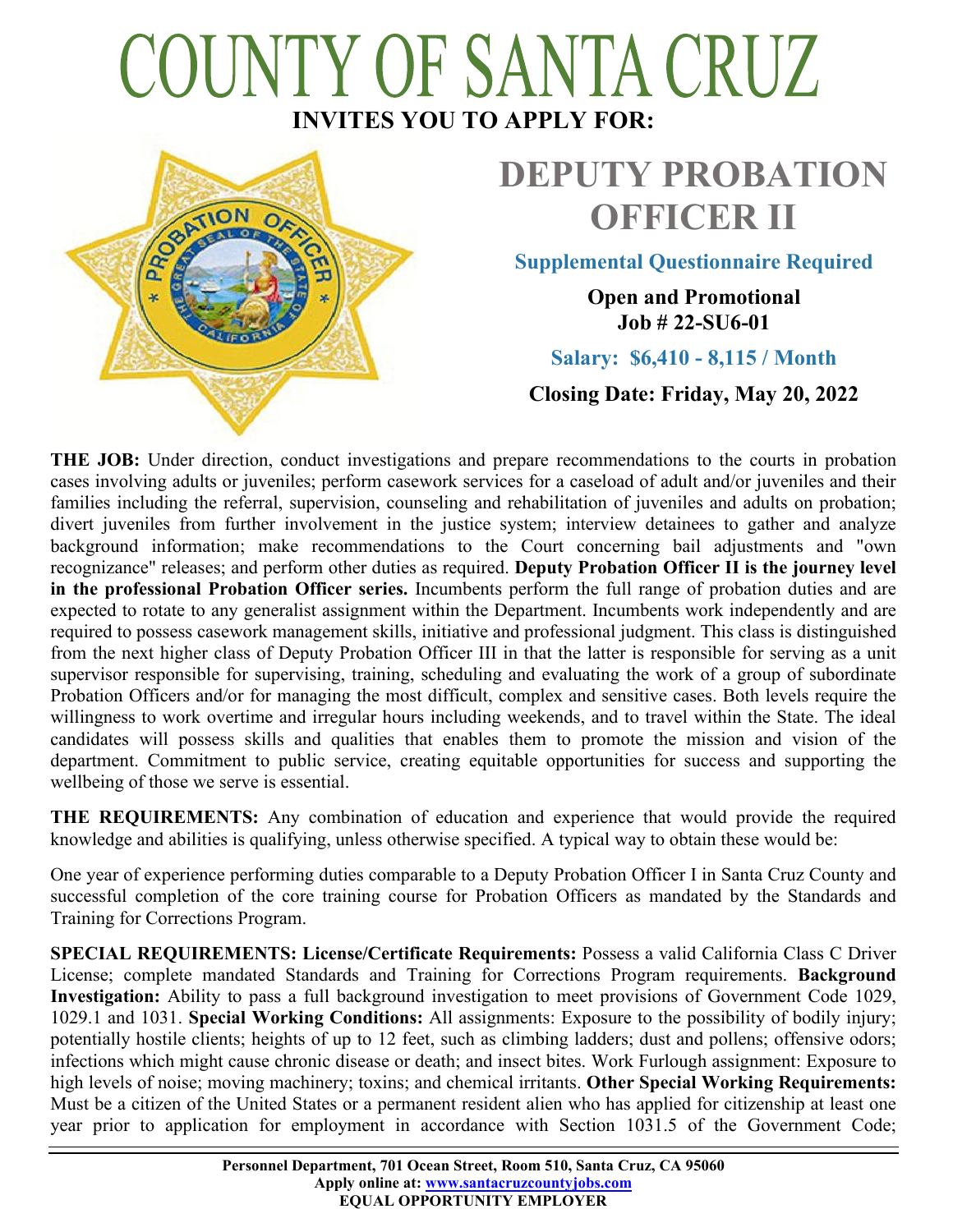availability to work a flexible schedule, including evening, weekends, holidays and on an emergency, as needed basis.

**Knowledge:** Working knowledge of fundamental principles of human behavior and psychology; interviewing and investigative techniques; principles of penology as they affect persons in legal custody; social, economic and psychological forces that affect behavior; community and governmental resources available for probationers; office procedures, practices and record-keeping systems; functions and services of a probation department; the principles and practices of probation and rehabilitation; criminal justice systems, including operation of the Courts; Federal and State laws, regulations and procedures including probation services, criminal offenses and arrests; and control of crime and delinquency.

**Ability to:** Learn and apply principles and practices of probation work and casework experience; interview persons from diverse socio-economic, cultural and educational backgrounds and obtain confidential information; gather and analyze investigative materials, exercise sound judgment in the assessment of family and personal problems, and weigh and determine the truth and importance of statements of evidence; assess, through observation, the possible presence of substance abuse or mental health problems, and make the appropriate referrals; make realistic and suitable casework recommendations about the lives of detainees and probationers with a lens of equity; understand, interpret, explain and apply Federal and State laws and county ordinances, policies and procedures; work well under considerable pressure of deadlines, heavy workload and with upset, antagonistic or manipulative detainees, probationers and their families; manage assigned caseload and establish caseload priorities to meet legal and departmental requirements; use computer and word processing programs to prepare reports; learn to use a computer case management system; effectively utilize community resources; learn to use dictating equipment, physical restraints, drug testing devices, and radios; write clear, concise and objective reports in which conclusions and recommendations are adequately supported; orally present and explain facts and situations effectively; prepare and maintain accurate records, case files and statistical reports; lift items weighing up to 35 pounds from the floor, such as bins containing file folders; learn to input, access and analyze data using a computer; perform the full range of generalist duties with considerable skill, initiative and professional judgment; diffuse potentially volatile situations; establish and maintain cooperative working relationships with judges, detainees, clients, law enforcement personnel, Mental Health employees, and others contacted in the course of business; learn to read criminal history sheets from a variety of sources, such as the FBI, DMV, and state and local law enforcement agencies; work independently with little supervision; work in locked facilities; push and pull heavy doors to gain access to locked facilities; and distinguish mechanical sounds such as warning alarms and low volume conversations in a noisy environment.

**THE EXAMINATION:** Your application and supplemental questionnaire will be reviewed to determine if you have met the education, experience, training and/or licensing requirements as stated on the job announcement. If you meet these criteria and are one of the best qualified, you may be required to compete in any combination of written, oral and/or performance examinations or a competitive evaluation of training and experience as described on your application and supplemental questionnaire. You must pass all components of the examination to be placed on the eligible list. The examination may be eliminated if there are ten or fewer qualified applicants. If the eligible list is established without the administration of the announced examination, the life of the eligible list will be six months and your overall score will be based upon an evaluation of your application and supplemental questionnaire. If during those six months it is necessary to administer another examination for this job class, you will be invited to take the examination to remain on the eligible list.

**HOW TO APPLY:** Apply online at **[www.santacruzcountyjobs.com](http://www.santacruzcountyjobs.com/)** or mail/bring an application and supplemental questionnaire to: Santa Cruz County Personnel Department, 701 Ocean Street, Room 510, Santa Cruz, CA 95060. For information, call (831) 454-2600. Hearing Impaired TDD/TTY: 711. Applications will meet the final filing date if received: 1) in the Personnel Department by 5:00 p.m. on the final filing date, 2) submitted online before midnight of the final filing date.

### **Women, minorities and people with disabilities are encouraged to apply. If you have a disability that requires test accommodation, please call (831) 454-2600.**

To comply with the 1986 Immigration Reform and Control Act, Santa Cruz County verifies that all new employees are either U.S. citizens or persons authorized to work in the U.S.